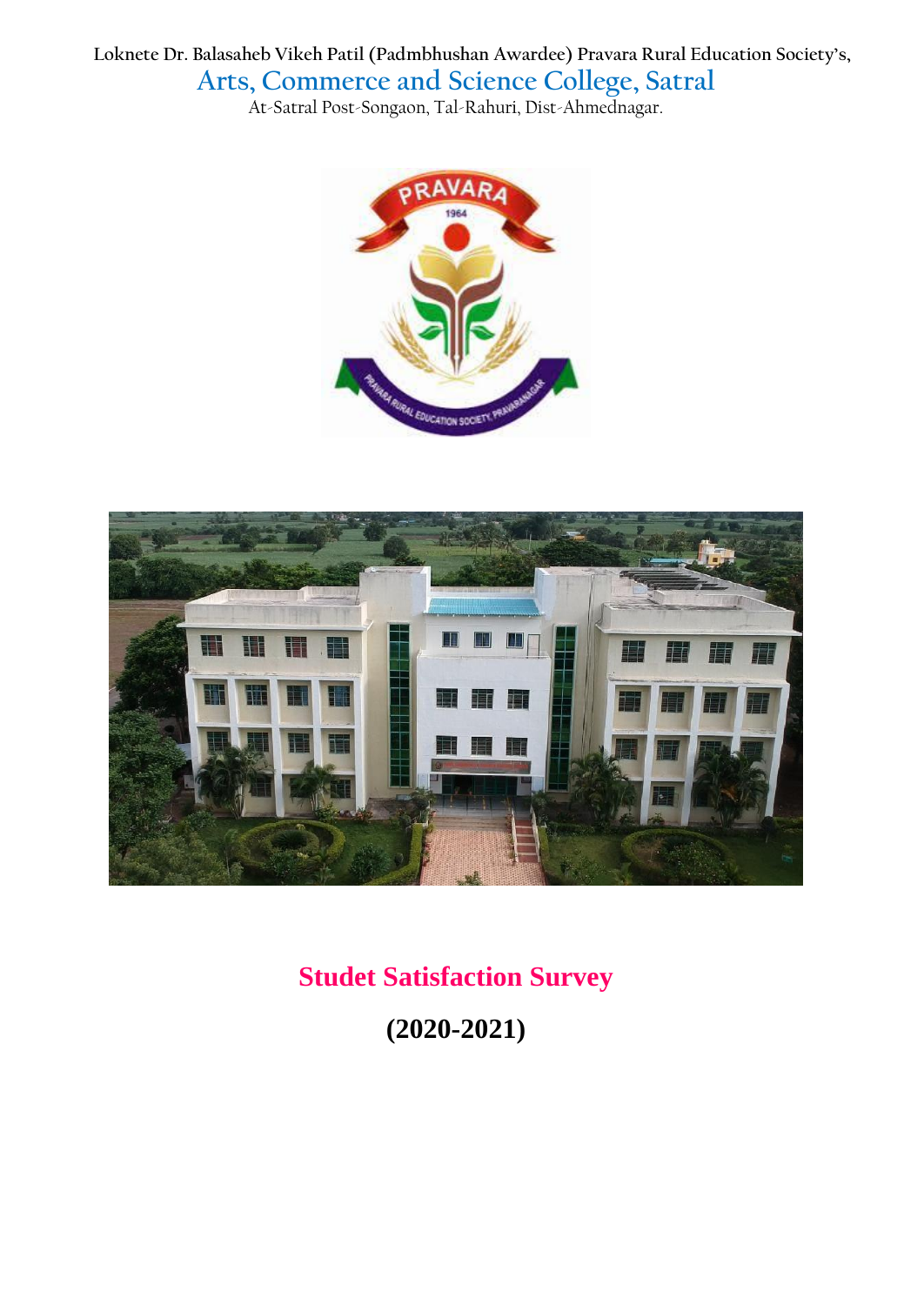

Loknete Dr. Balasaheb Vikhe Patil (Padma Bhushan Awardee) Pravara Rural Education Society's, **ARTS, COMMERCE AND SCIENCE COLLEGE, SATRAL** Tal.Rahuri, Dist.Ahmednagar (Pin - 413 711)

Based on the guidelines of National Assessment and Accreditation Council (NAAC), the College has conducted the Student Satisfaction Survey (SSS) for the quality improvements. Students are the important stakeholders of any educational institute; hence it becomes vital to obtain the opinion of the students on teaching and learning processes. The active participation of the students in the survey will not only empower the students but also help institutions in continuous quality improvement through student engagement. Twenty competency based questions assigned by NAAC regarding Teaching-Learning and Evaluation are used for the survey of the institution. These questions are randomly given to the 31.14 percent students and responses given by them are included in this survey. This survey is useful to improve the quality of institution in education and infrastructure.

======================================================================================

We have implemented a SSS online using College website system in the month of March/April 2021. This study involved Under-Graduate and Post -Graduate students of Arts, Commerce, and Science. Total 261 Students participated actively in this survey.

## **Results are as follows:**

- The total 261 students reported their responses mainly UG and PG students. 103 Male and 158 Female students participated in this survey.
- Considering the survey, reported Arts in 52, Commerce 74, Science 135.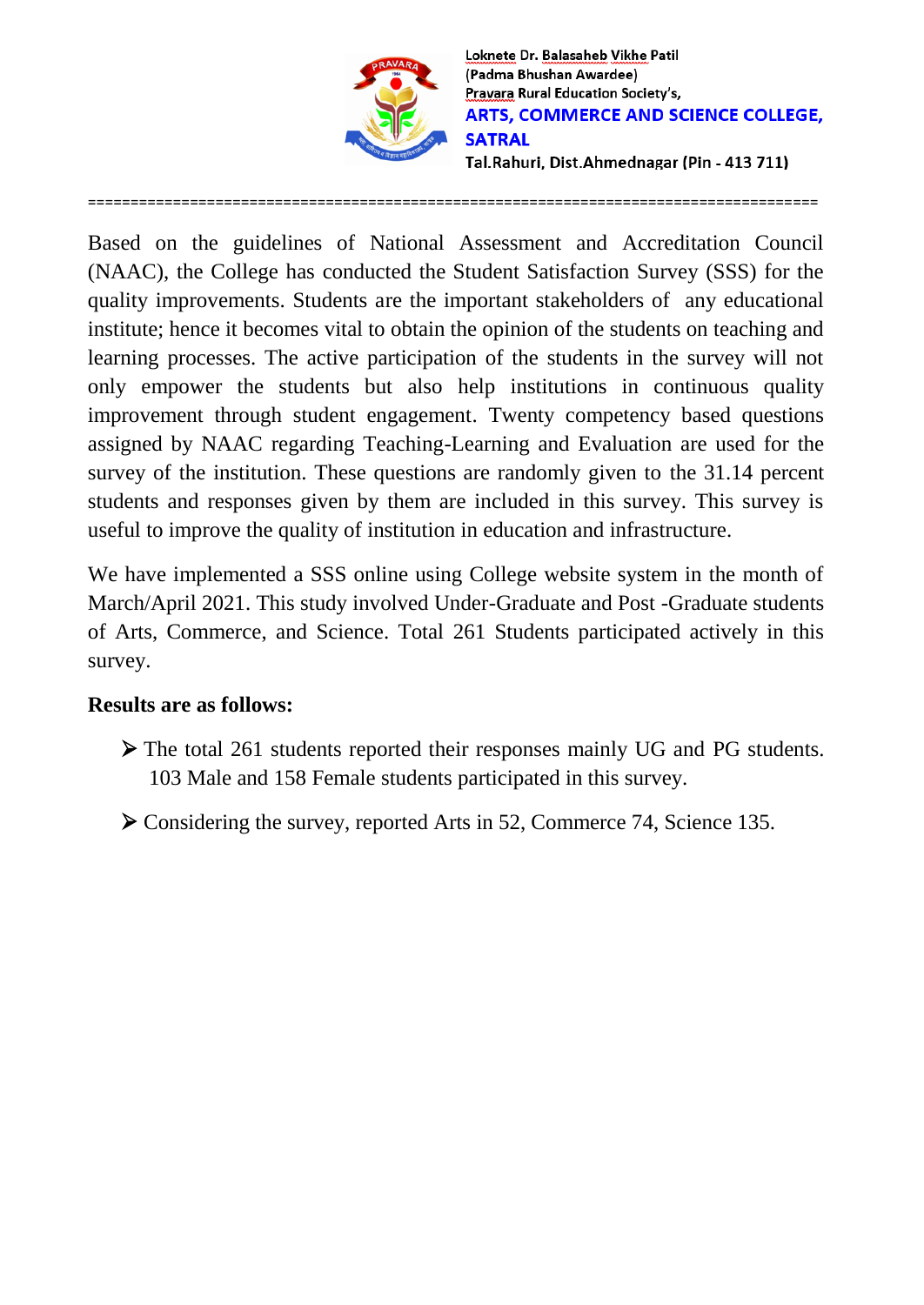## **Student Satisfaction Survey Analysis-2020-2021**

| Sr.No                   | <b>Questions</b>                                                            | <b>Excellent</b><br>$\overline{\mathbf{4}}$ | <b>Very</b><br>Good | <b>Good</b><br>$\overline{2}$ | <b>Average</b><br>$\mathbf{1}$ | <b>Poor</b><br>$\boldsymbol{0}$ | <b>Total</b> |
|-------------------------|-----------------------------------------------------------------------------|---------------------------------------------|---------------------|-------------------------------|--------------------------------|---------------------------------|--------------|
|                         |                                                                             |                                             | 3                   |                               |                                |                                 |              |
| $\mathbf{1}$            | How much of the<br>syllabus was<br>covered in the<br>class?                 | 137                                         | 86                  | 21                            | 11                             | 6                               | 261          |
|                         | Percentage                                                                  | 52.49                                       | 32.95               | 8.05                          | 4.21                           | 2.30                            | 100          |
| $\overline{2}$          | How well did the<br>teachers prepare<br>for the classes?                    | 104                                         | 126                 | 18                            | 5                              | 8                               | 261          |
|                         | Percentage                                                                  | 39.85                                       | 48.28               | 6.90                          | 1.92                           | 3.07                            | 100          |
| $\overline{\mathbf{3}}$ | How well were the<br>teachers able to<br>communicate?                       | 153                                         | 67                  | 24                            | 10                             | $\overline{7}$                  | 261          |
|                         | Percentage                                                                  | 58.62                                       | 25.67               | 9.20                          | 3.83                           | 2.68                            | 100          |
| $\overline{\mathbf{4}}$ | The teacher's<br>approach to<br>teaching can best<br>be described as        | 108                                         | 114                 | 37                            | $\overline{2}$                 | $\boldsymbol{0}$                | 261          |
|                         | Percentage                                                                  | 41.38                                       | 43.68               | 14.18                         | 0.77                           | 0.00                            | 100          |
| $5\overline{)}$         | <b>Fairness of the</b><br>internal evaluation<br>process by the<br>teachers | 143                                         | 82                  | 26                            | 6                              | $\overline{4}$                  | 261          |
|                         | Percentage                                                                  | 54.79                                       | 31.42               | 9.96                          | 2.30                           | 1.53                            | <b>100</b>   |
| 6                       | Was your<br>performance in<br>assignments<br>discussed with<br>you?         | 153                                         | 67                  | 23                            | 10                             | 8                               | 261          |
|                         | Percentage                                                                  | 58.62                                       | 25.67               | 8.81                          | 3.83                           | 3.07                            | <b>100</b>   |
| $\overline{7}$          | The institute takes<br>active interest in<br>promoting                      |                                             |                     |                               |                                |                                 |              |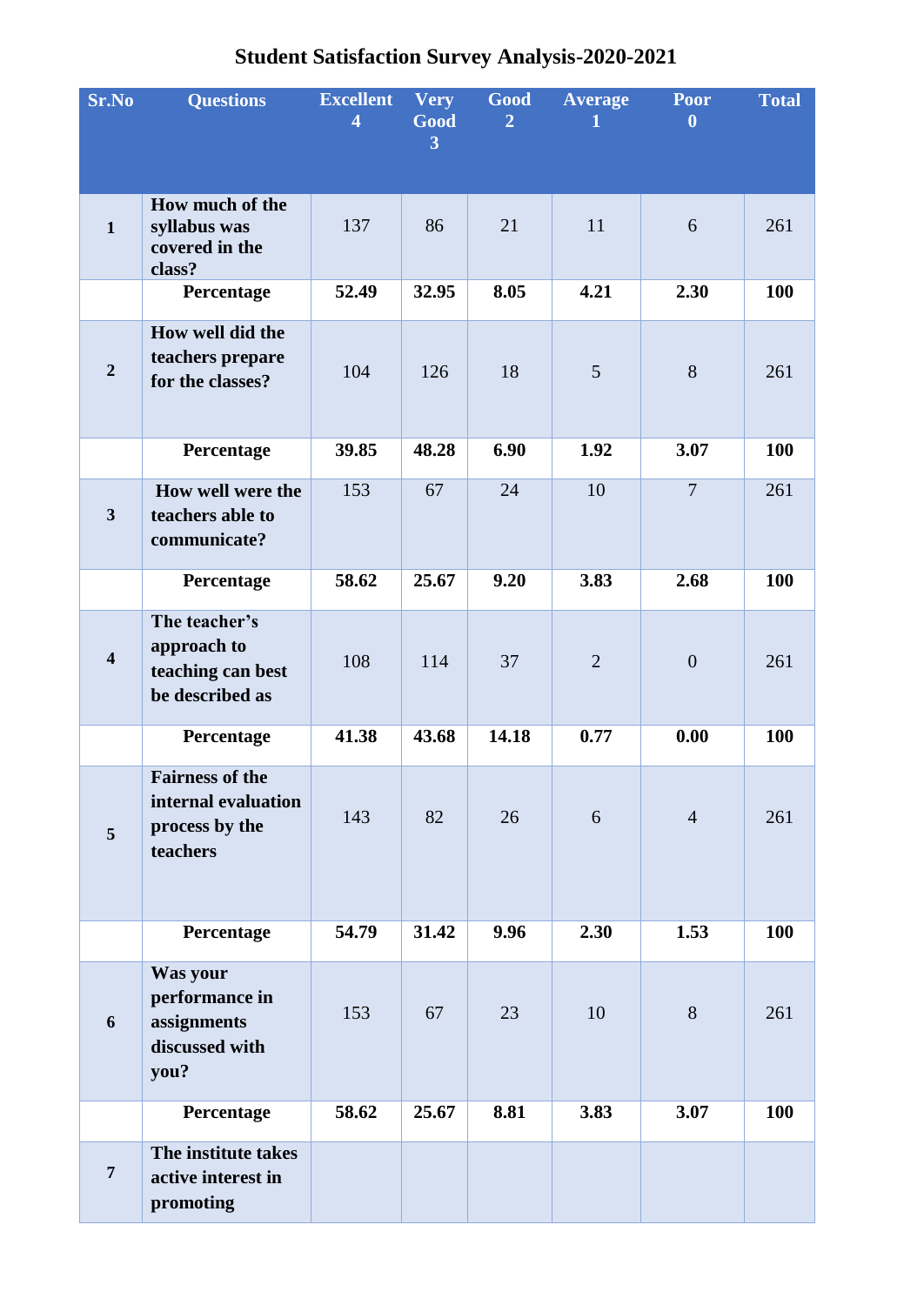|    | internship, student<br>exchange, field<br>visit opportunities<br>for students.                                                      | 150   | 54    | 41    | 9              | $\overline{7}$ | 261        |
|----|-------------------------------------------------------------------------------------------------------------------------------------|-------|-------|-------|----------------|----------------|------------|
|    | Percentage                                                                                                                          | 57.47 | 20.69 | 15.71 | 3.45           | 2.68           | 100        |
| 8  | The teaching and<br>mentoring process<br>in your institution<br>facilitates you in<br>cognitive, social<br>and emotional<br>growth. | 99    | 118   | 34    | 6              | $\overline{4}$ | 261        |
|    | Percentage                                                                                                                          | 37.93 | 45.21 | 13.03 | 2.30           | 1.53           | 100        |
| 9  | The institution<br>provides multiple<br>opportunities to<br>learn and grow.                                                         | 107   | 113   | 30    | 9              | $\overline{2}$ | 261        |
|    | Percentage                                                                                                                          | 41.00 | 43.30 | 11.49 | 3.45           | 0.77           | 100        |
| 10 | <b>Teachers inform</b><br>you about your<br>expected<br>competencies,<br>course outcomes<br>and Programme<br>outcomes.              | 162   | 68    | 21    | $\overline{7}$ | 3              | 261        |
|    | Percentage                                                                                                                          | 62.07 | 26.05 | 8.05  | 2.68           | 1.15           | 100        |
| 11 | <b>Your mentor does</b><br>a necessary follow-<br>up with an<br>assigned task to<br>you.                                            | 138   | 86    | 26    | $\overline{7}$ | $\overline{4}$ | 261        |
|    | Percentage                                                                                                                          | 52.87 | 32.95 | 9.96  | 2.68           | 1.53           | 100        |
| 12 | The teachers<br>illustrate the<br>concepts through<br>examples and<br>applications.                                                 | 151   | 74    | 23    | 11             | $\overline{2}$ | 261        |
|    | Percentage                                                                                                                          | 57.85 | 28.35 | 8.81  | 4.21           | 0.77           | <b>100</b> |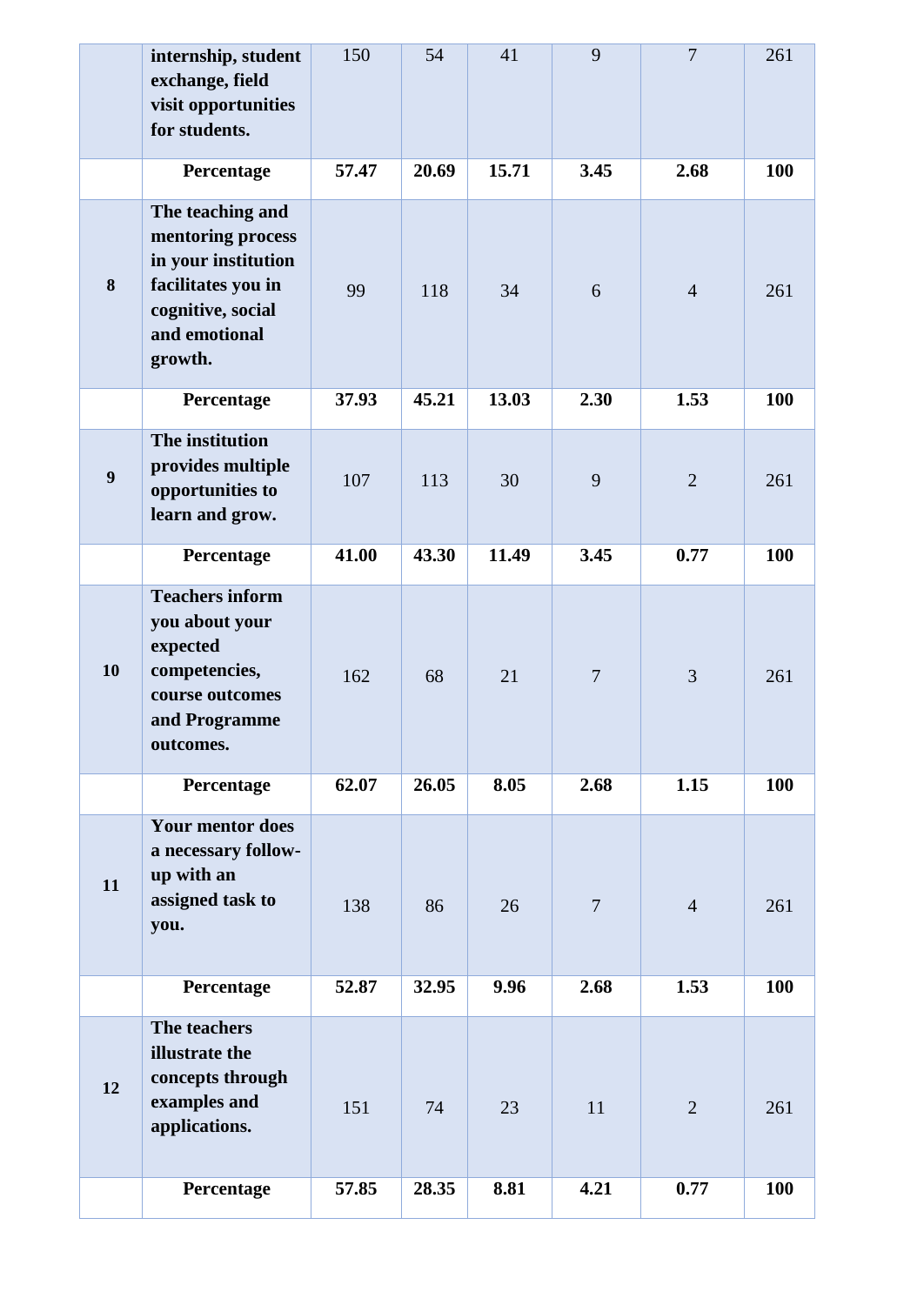| 13 | The teachers<br>identify your<br>strengths and<br>encourage you<br>with providing<br>right level of<br>challenges.                                                                                                   | 145   | 68    | 32    | 13             | $\overline{3}$ | 261        |
|----|----------------------------------------------------------------------------------------------------------------------------------------------------------------------------------------------------------------------|-------|-------|-------|----------------|----------------|------------|
|    | Percentage                                                                                                                                                                                                           | 55.56 | 26.05 | 12.26 | 4.98           | 1.15           | 100        |
| 14 | <b>Teachers are able</b><br>to identify your<br>weaknesses and<br>help you to<br>overcome them.                                                                                                                      | 154   | 67    | 23    | 15             | $\overline{2}$ | 261        |
|    | Percentage                                                                                                                                                                                                           | 59.00 | 25.67 | 8.81  | 5.75           | 0.77           | <b>100</b> |
| 15 | The institution<br>makes effort to<br>engage students in<br>the monitoring,<br>review and<br>continuous quality<br>improvement of<br>the teaching<br>learning process.                                               | 125   | 101   | 25    | $\overline{7}$ | 3              | 261        |
|    | Percentage                                                                                                                                                                                                           | 47.89 | 38.70 | 9.58  | 2.68           | 1.15           | <b>100</b> |
| 16 | The institute/<br>teachers use<br>student centric<br>methods, such as<br>experiential<br>learning,<br>participative<br>learning and<br>problem solving<br>methodologies for<br>enhancing<br>learning<br>experiences. | 131   | 96    | 27    | 6              | $\mathbf{1}$   | 261        |
|    | Percentage                                                                                                                                                                                                           | 50.19 | 36.78 | 10.34 | 2.30           | 0.38           | 100        |
| 17 | <b>Teachers</b><br>encourage you to<br>participate in                                                                                                                                                                | 124   | 105   | 22    | 6              | $\overline{4}$ | 261        |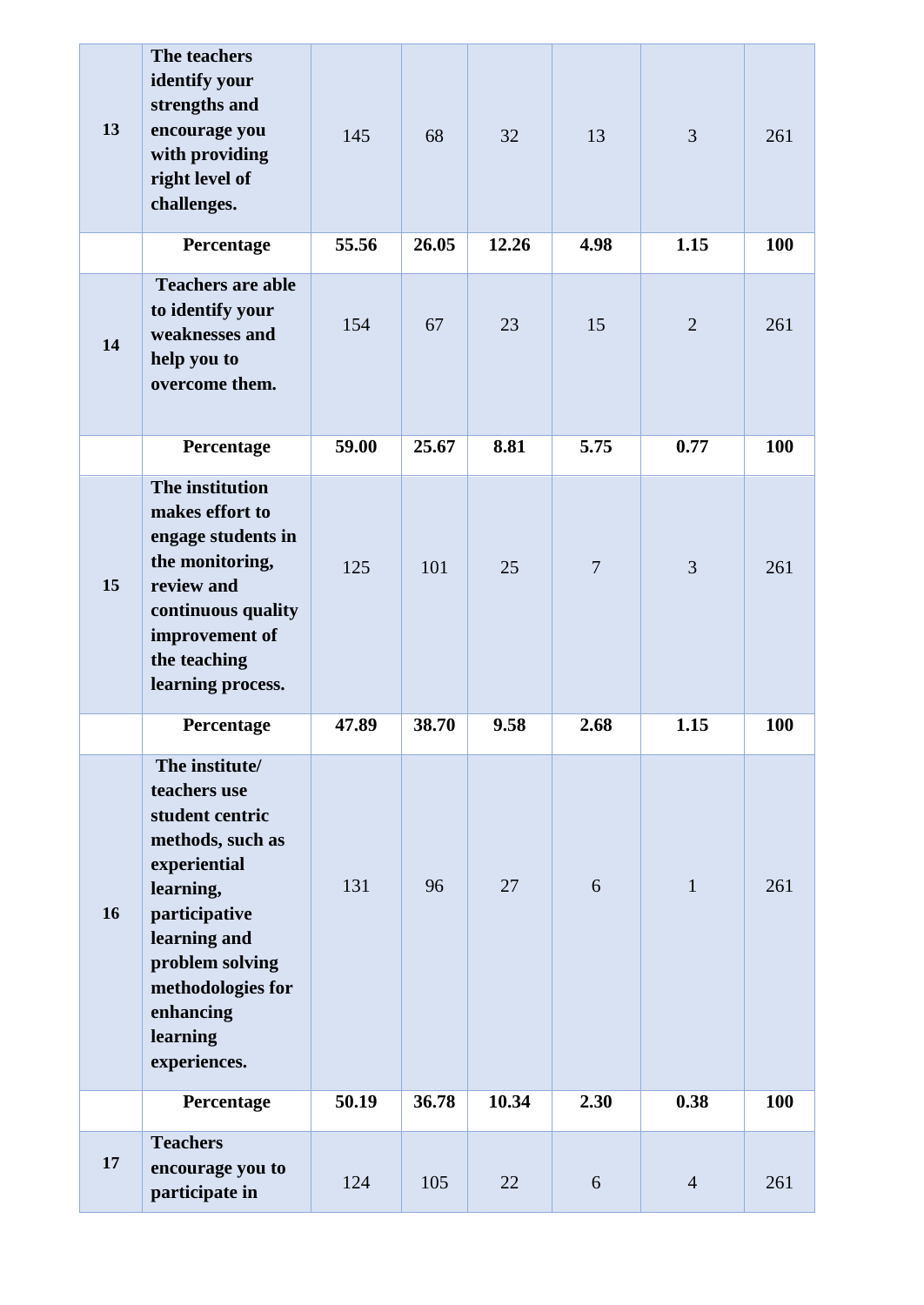|    | extracurricular<br>activities.                                                                                                                                                     |        |       |       |      |                |     |
|----|------------------------------------------------------------------------------------------------------------------------------------------------------------------------------------|--------|-------|-------|------|----------------|-----|
|    | Percentage                                                                                                                                                                         | 47.51  | 40.23 | 8.43  | 2.30 | 1.53           | 100 |
| 18 | <b>Efforts are made</b><br>by the institute/<br>teachers to<br>inculcate soft<br>skills, life skills<br>and Employability<br>skills to make you<br>ready for the<br>world of work. | 139    | 83    | 26    | 11   | $\overline{2}$ | 261 |
|    | Percentage                                                                                                                                                                         | 53.26  | 31.80 | 9.96  | 4.21 | 0.77           | 100 |
| 19 | What percentage<br>of teachers use<br><b>ICT</b> tools such as<br>LCD projector,<br>Multimedia, etc.<br>while teaching.                                                            | 101    | 83    | 40    | 17   | 20             | 261 |
|    | Percentage                                                                                                                                                                         | 38.70  | 31.80 | 15.33 | 6.51 | 7.66           | 100 |
| 20 | The overall quality<br>of teaching-<br>learning process in<br>your institute is<br>very good.                                                                                      | 123    | 104   | 25    | 6    | 3              | 261 |
|    | Percentage                                                                                                                                                                         | 47.13  | 39.85 | 9.58  | 2.30 | 1.15           | 100 |
|    | <b>Average Total</b>                                                                                                                                                               | 132.35 | 88.1  | 27.2  | 8.7  | 4.65           | 261 |
|    | <b>Average</b><br>Percentage %                                                                                                                                                     | 50.71  | 33.75 | 10.42 | 3.33 | 1.78           | 100 |

In this survey the option of the questions are varied and for the above analysis, only five options are taken into consideration.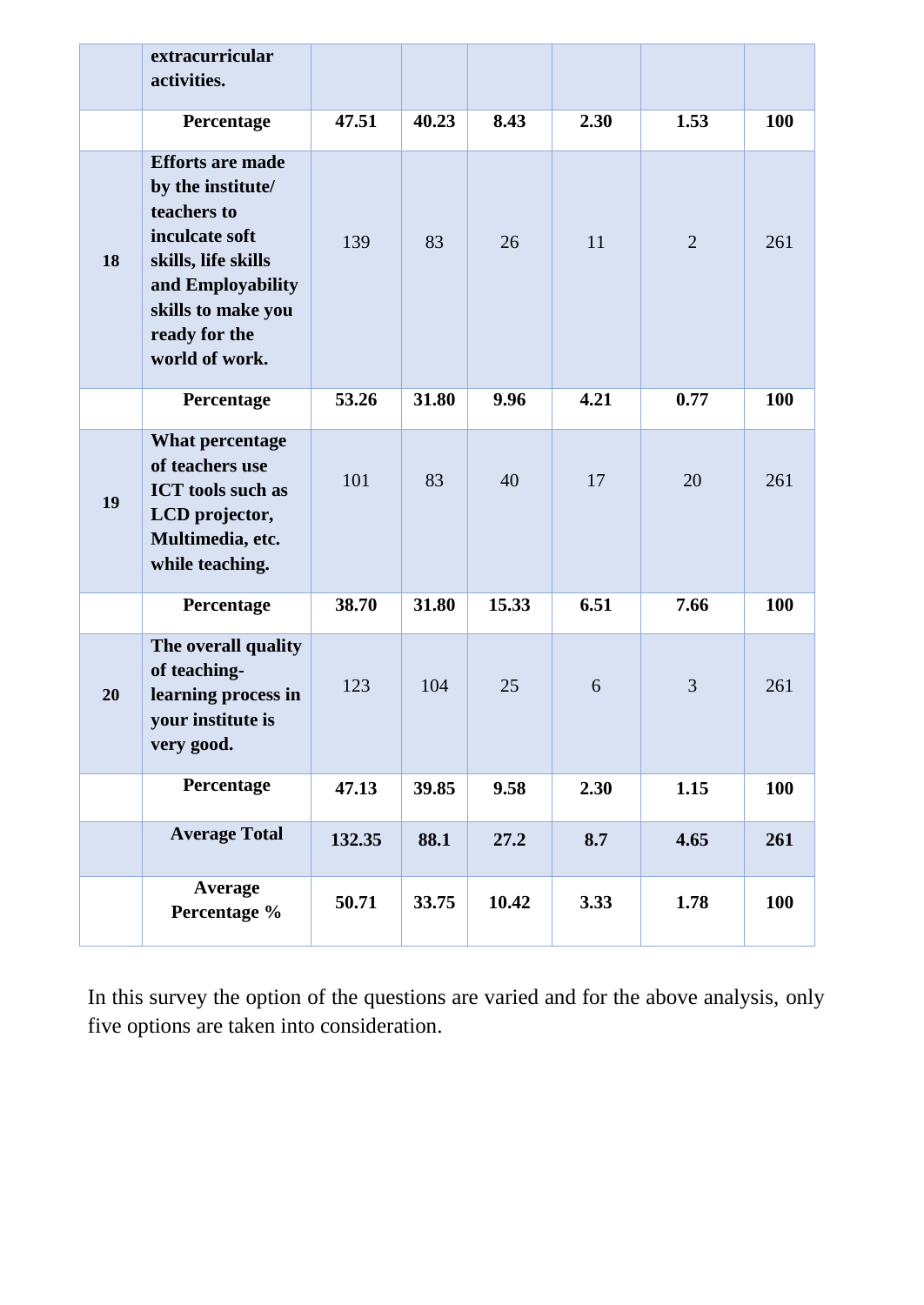

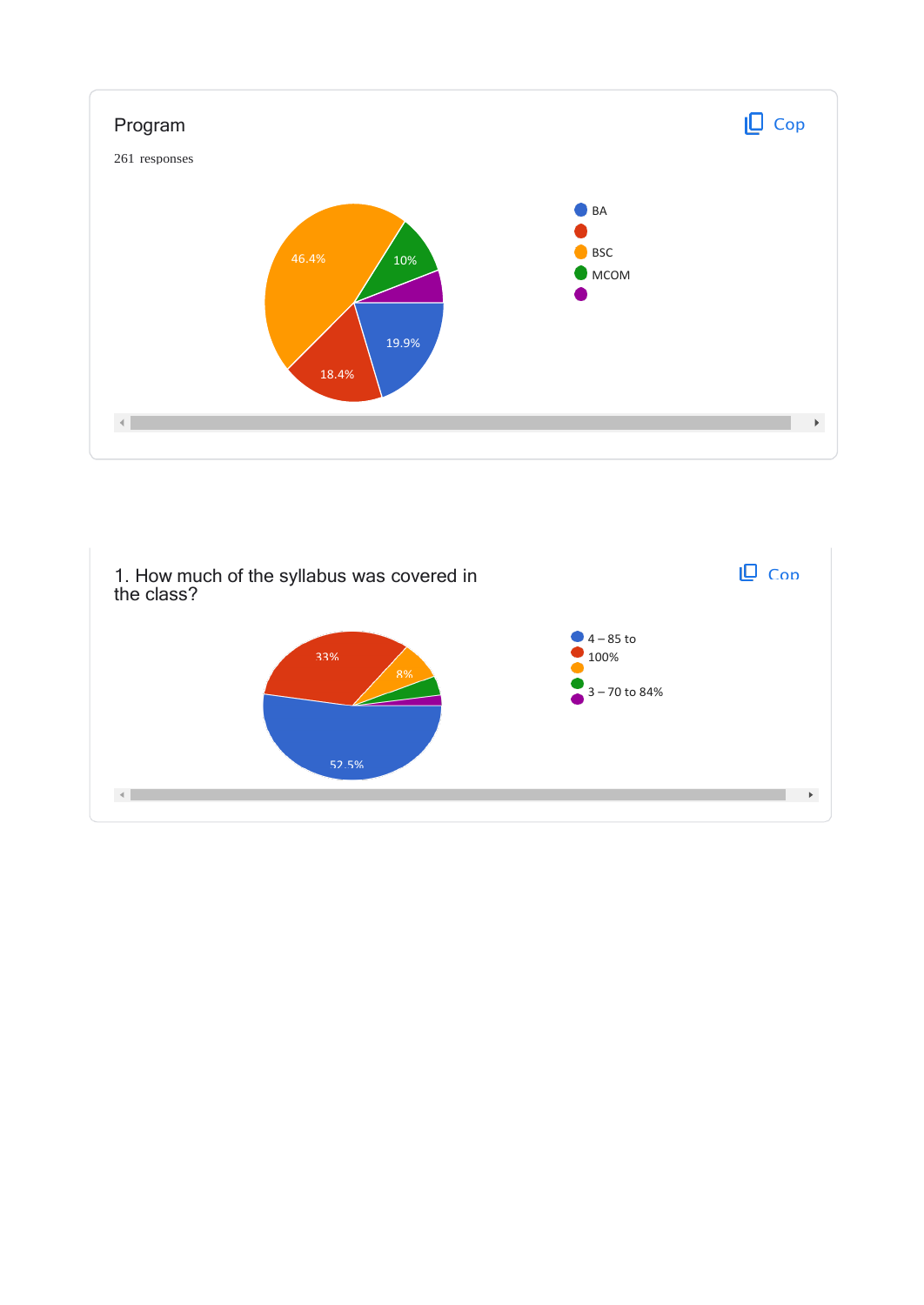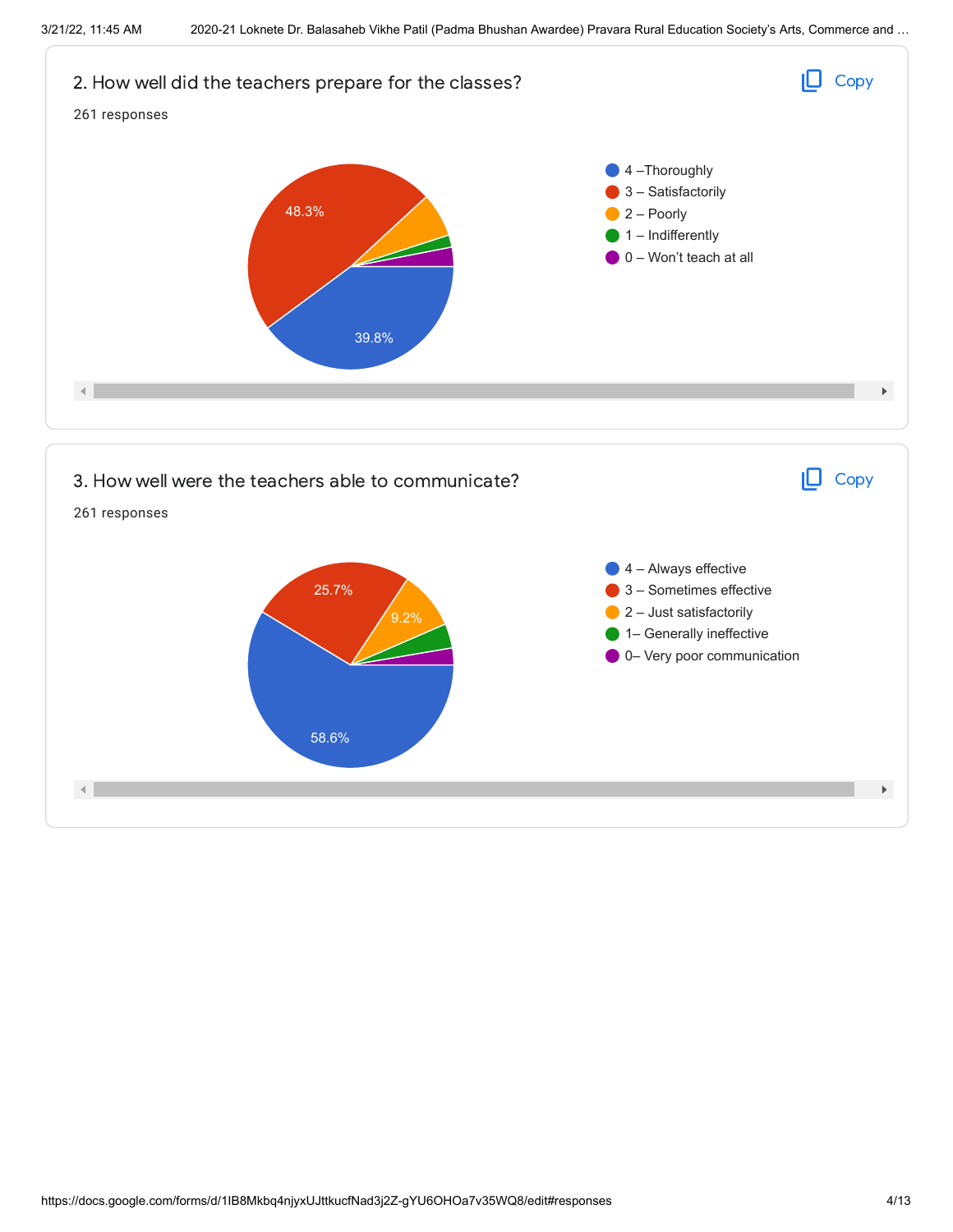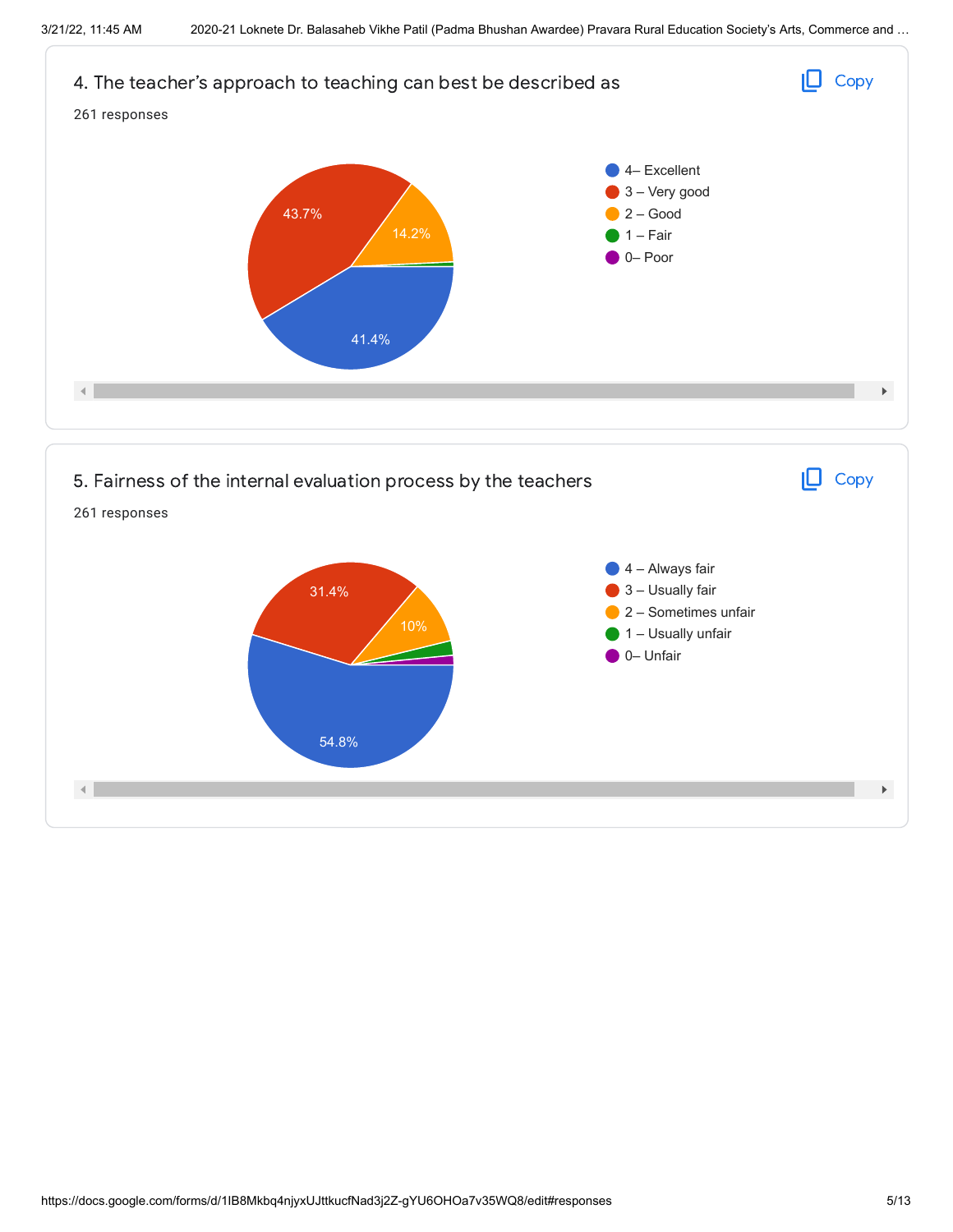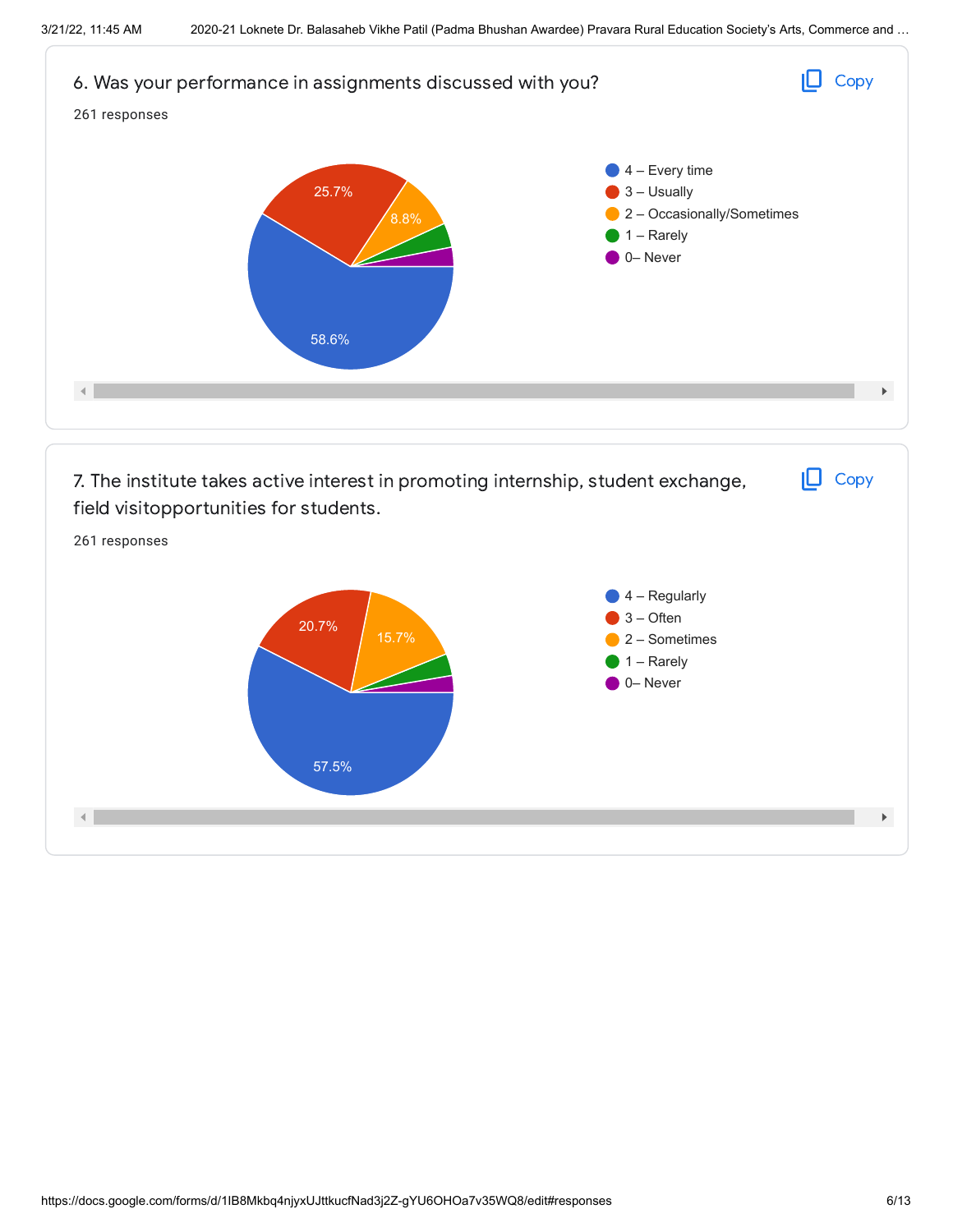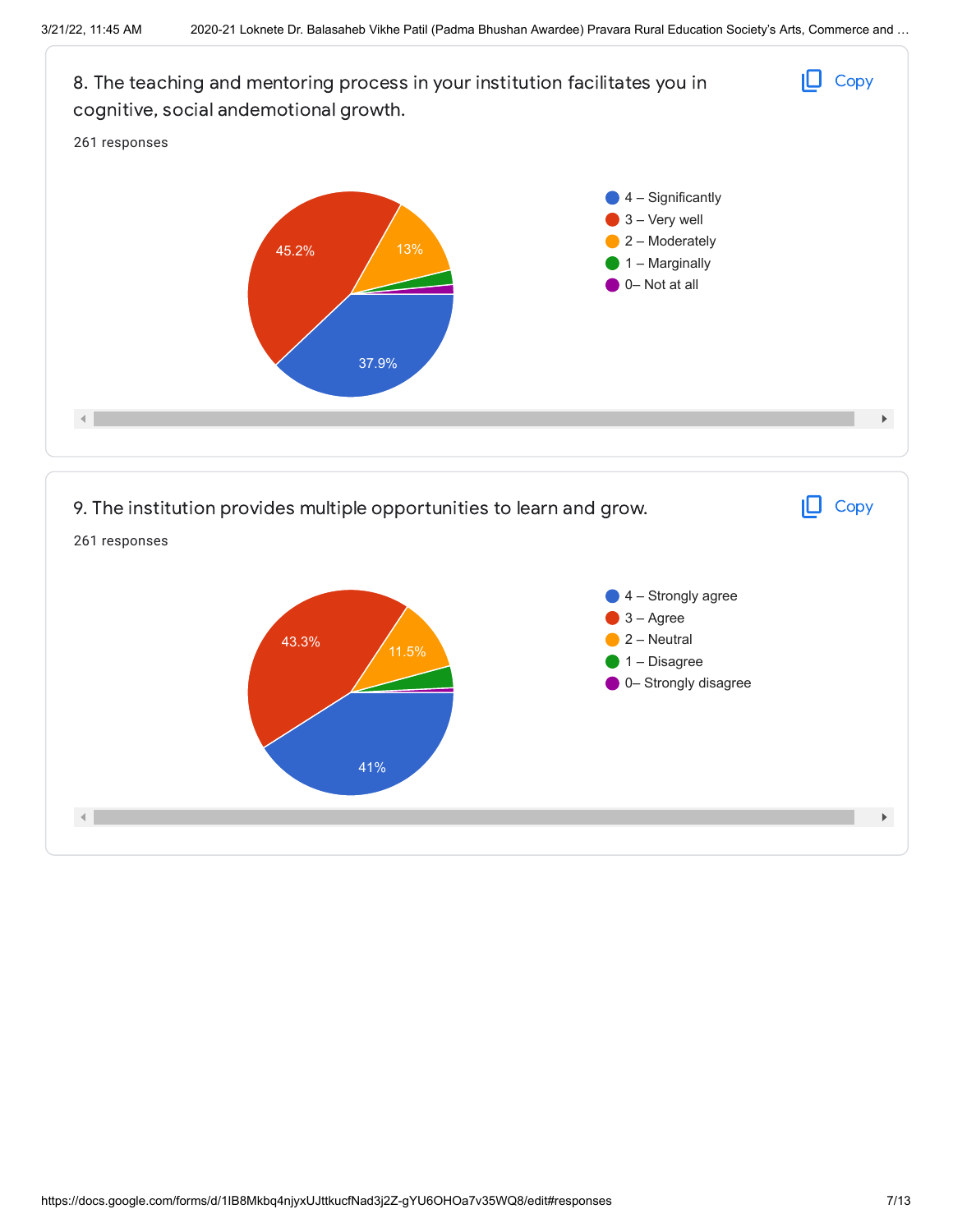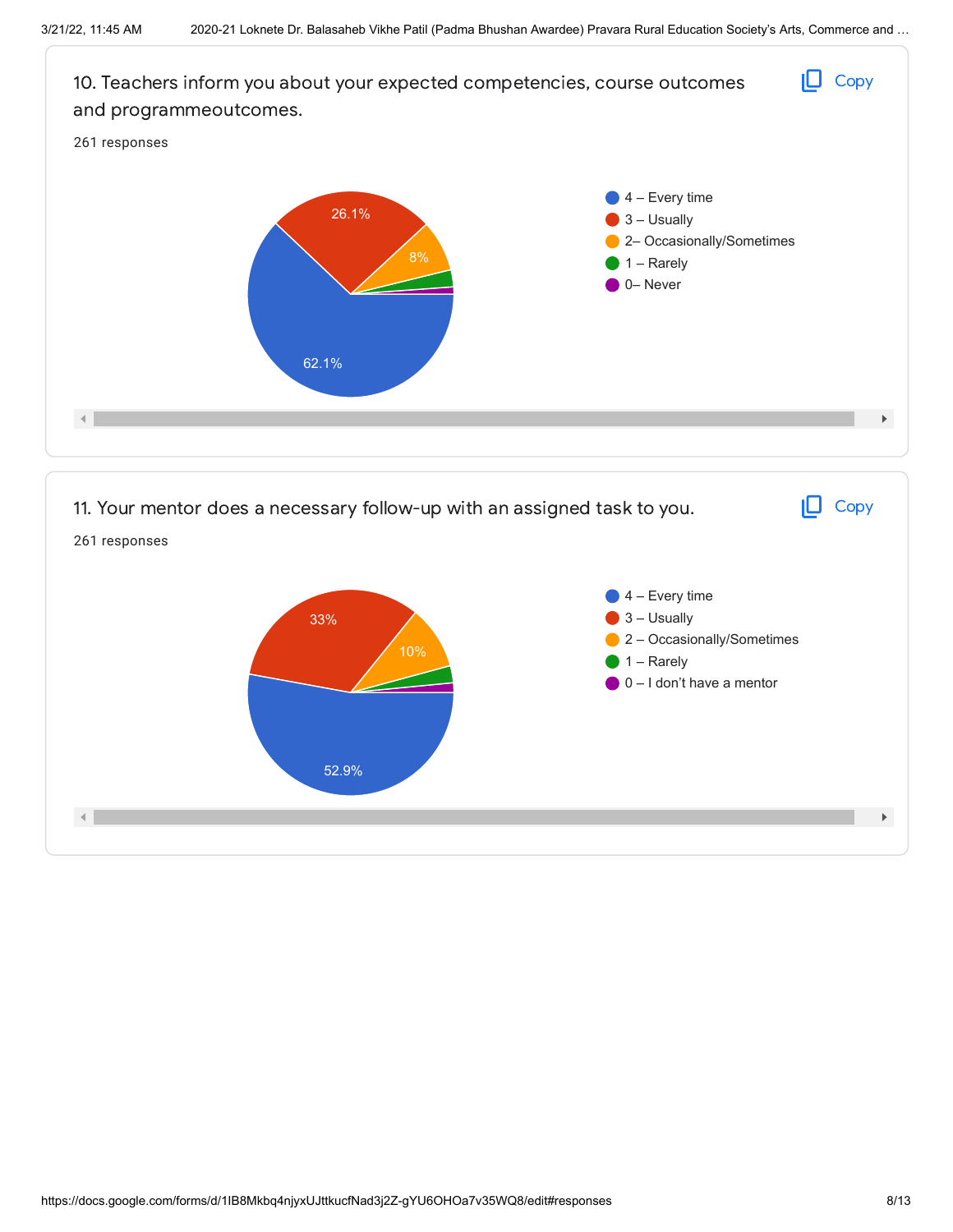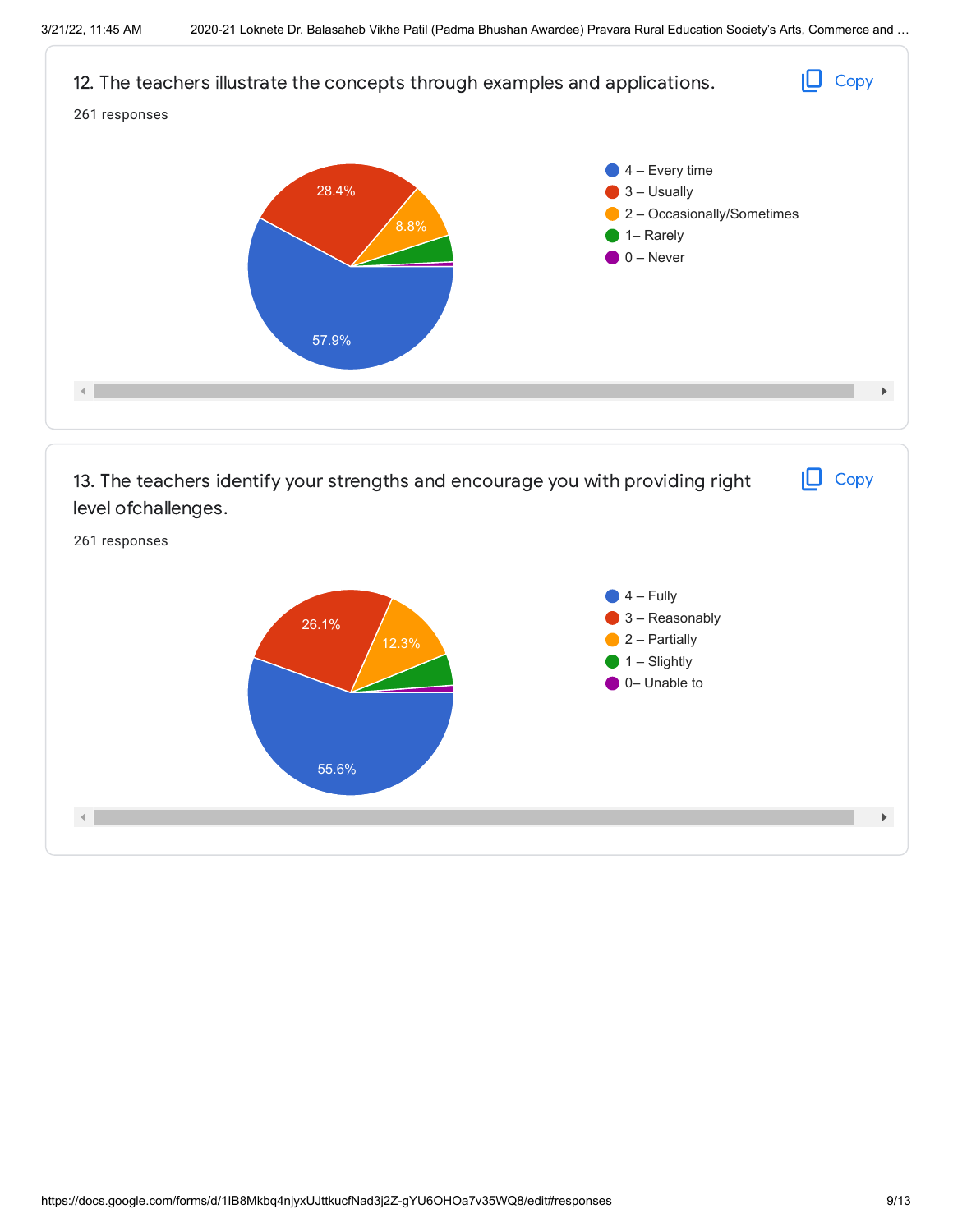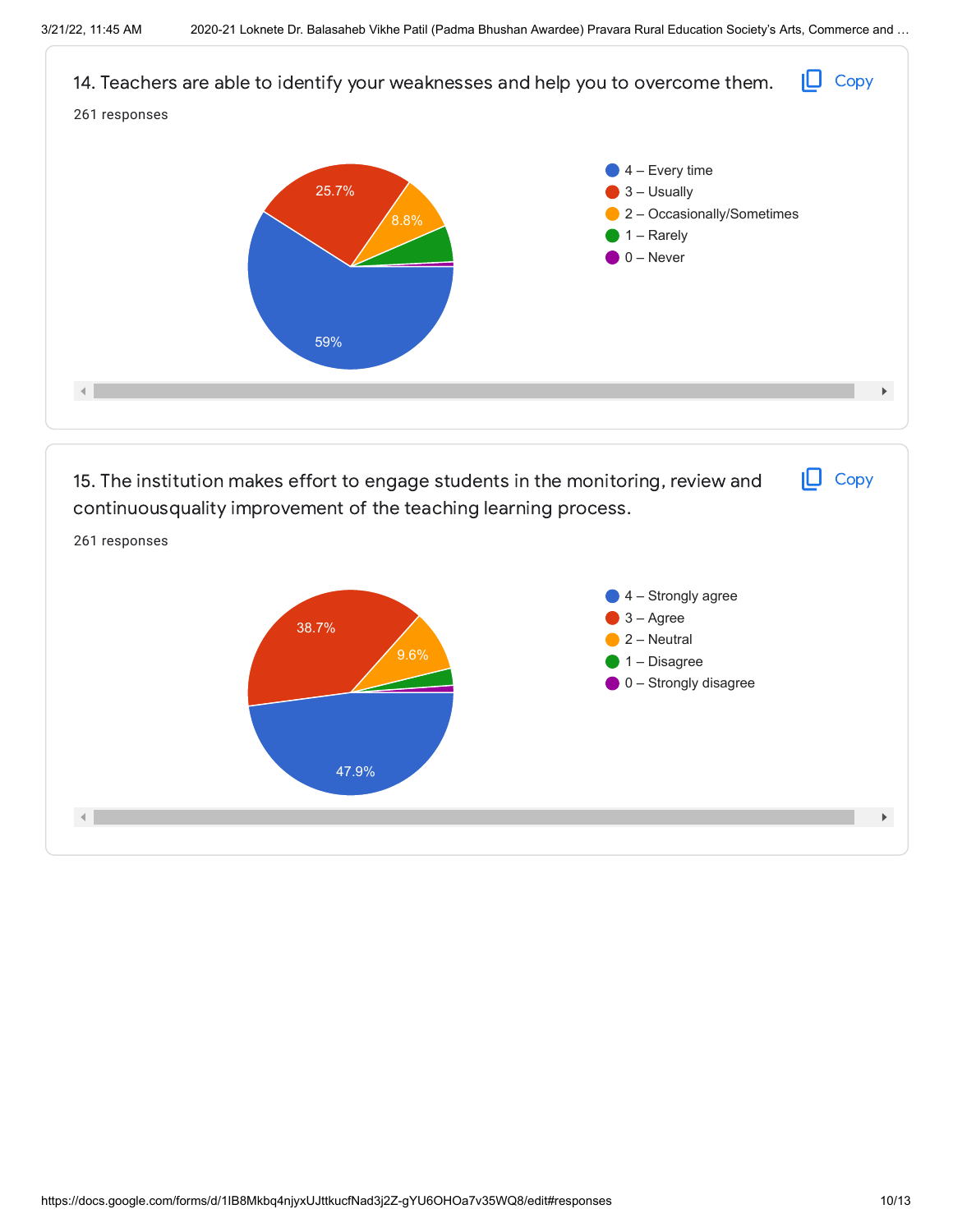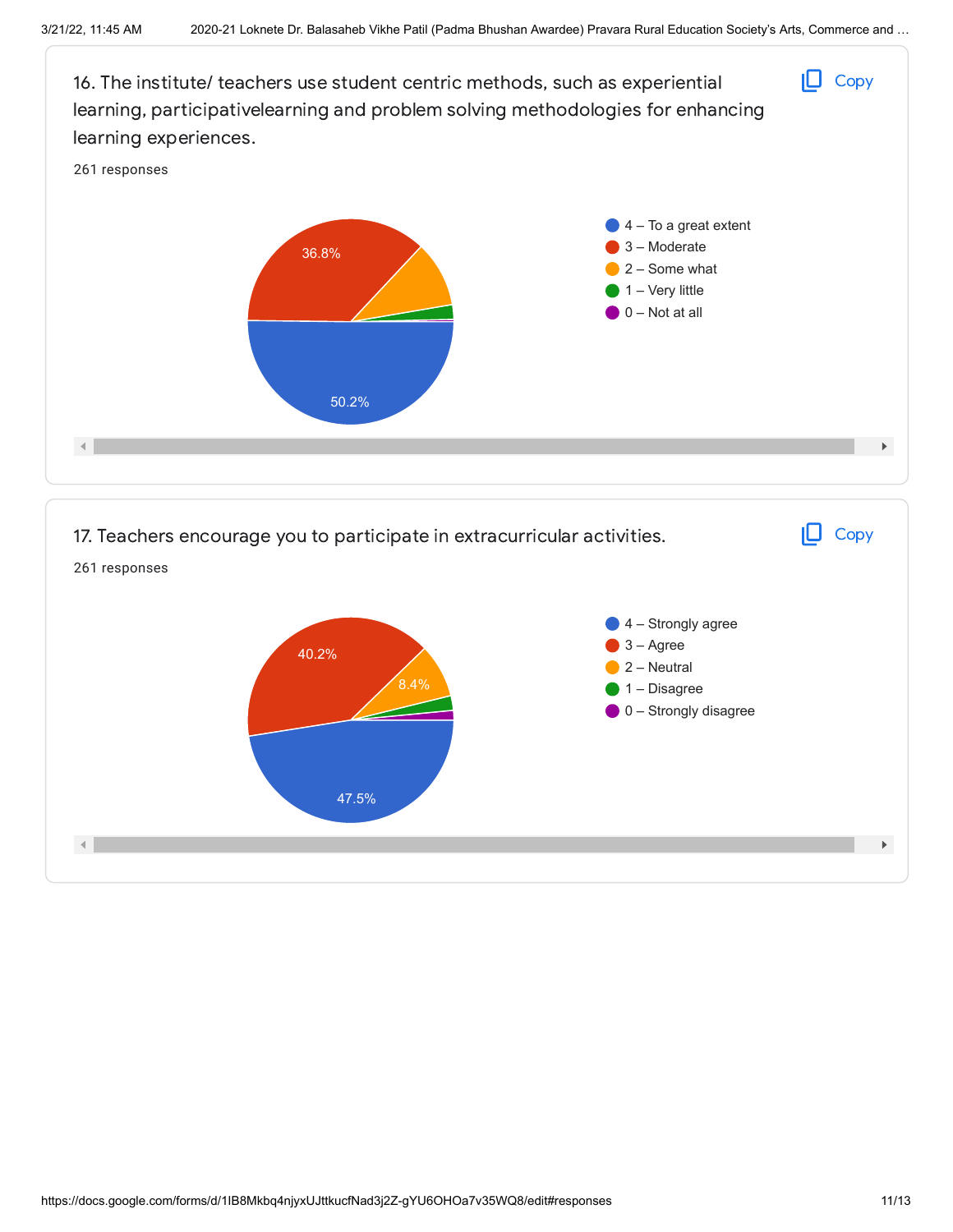